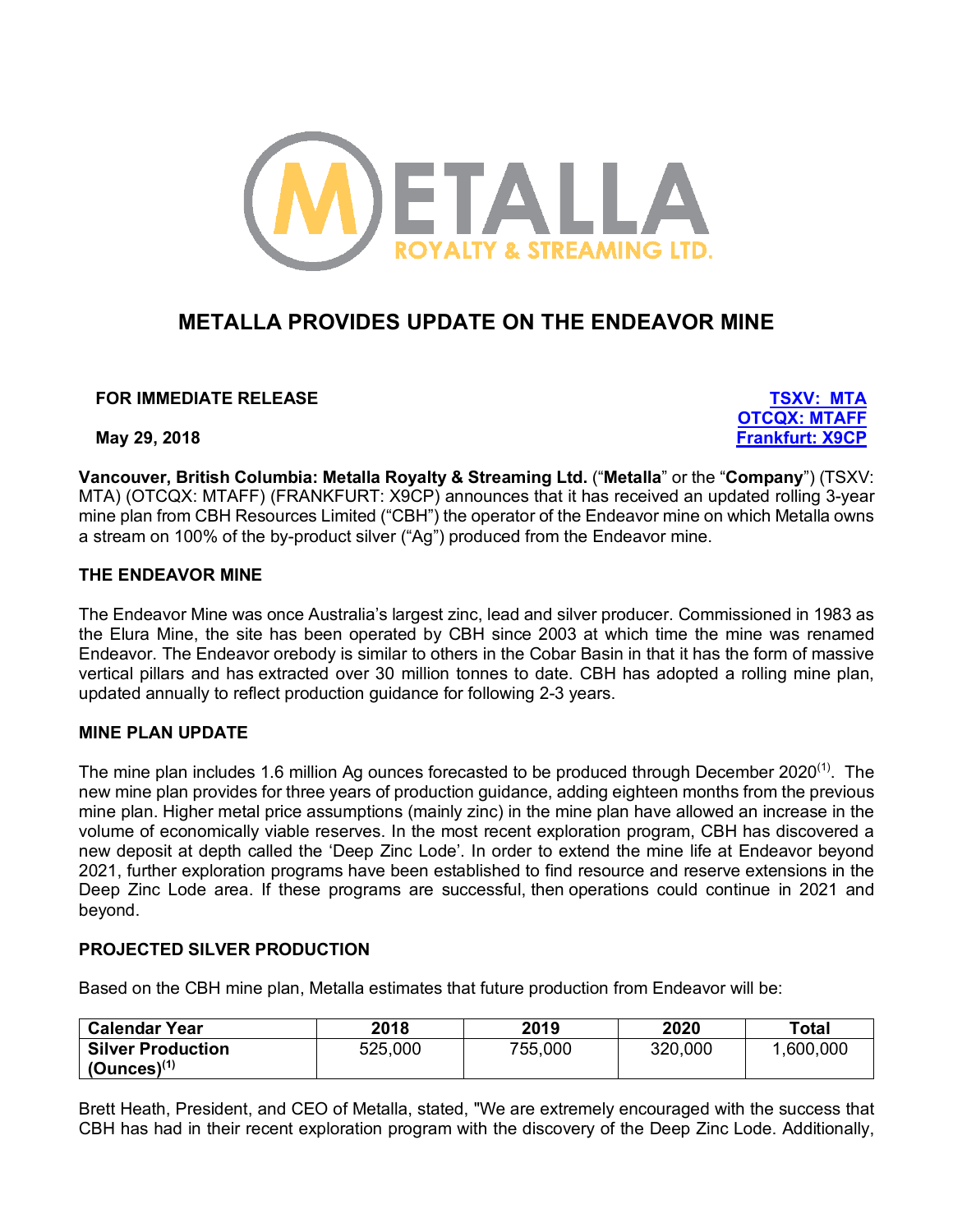higher zinc prices will allow CBH to increase their throughput over the next couple of years which should generate higher silver production for Metalla's account and support our plans for a further increase of dividends."

## **DEEP ZINC LODE**

The Deep Zinc Lode includes material presently classified as an inferred resource (figure 1). CBH intends further drilling to upgrade the inferred resource to a measured status with the goal of including it in a future reserve update. That drilling is to be conducted from underground drill stations off the ramp as the ramp approaches the target zones. Drilling from near the target zones is far more cost-effective than drilling from higher in the mine.



*Figure 1: 3D mine model of Endeavor Mine. Existing development shown in gray; Colored ramp and developments are planned and presently classified by the mine as mining inventory.*

## **Qualified Person**

The technical information contained in this news release has been reviewed and approved by Charles Beaudry, geologist M.Sc., member of the Association of Professional Geoscientists of Ontario and of the Ordre des Géologues du Québec and a director of Metalla. Mr. Beaudry is a QP as defined in "National Instrument 43-101 *Standards of disclosure for mineral projects*.

## **About Metalla**

Metalla is a precious metals royalty and streaming company. Metalla provides shareholders with leveraged precious metal exposure through a diversified portfolio of royalties and streams. Our strong foundation of current and future cash-generating asset base, combined with an experienced team gives Metalla a path to become one of the leading gold and silver companies for the next commodities cycle.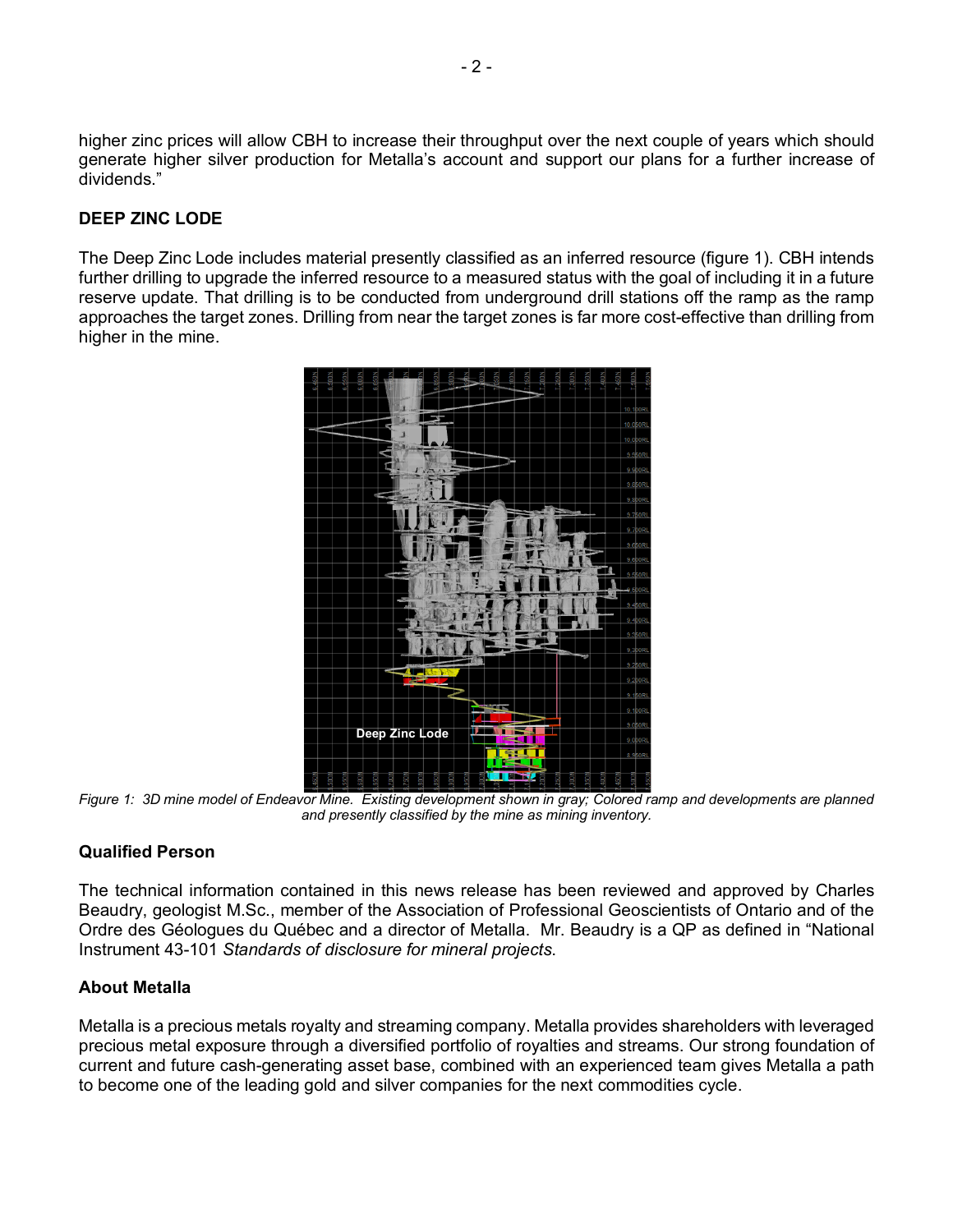#### **Contact Information**

Metalla Royalty & Streaming Ltd. Brett Heath, President & CEO Phone: 604-696-0741 Email: info@metallaroyalty.com Website: www.metallaroyalty.com

*Neither the TSX Venture Exchange nor its Regulation Services Provider (as that term is defined in the policies of the TSXV) accepts responsibility for the adequacy or accuracy of this release.*

#### *Technical and Third Party Information*

*Note 1 – The disclosure herein and relating to the Endeavor mine is based on information prepared and disclosed by CBH and their parent company TOHO Zinc and can be found at http://www.toho-zinc.co.jp/. The information and data is available in the public domain as at the date hereof, and none of this information has been independently verified by the Company or is supported by a technical report prepared in accordance with National Instrument 43-101 Standards of Disclosure for Mineral Projects. While the Company has requested additional information from CBH, it has not received access to the necessary data from CBH and is not able to obtain the necessary information from the public domain to prepare a technical report and CBH has not indicated the mineral resource and/or mineral reserve category, if any, on which the information in table on "Projected Silver Production" is based. Mineral resources are not mineral reserves and by definition do not demonstrate economic viability. The project silver production contained herein may be based on mineral resource estimates that include inferred mineral resources, which are considered too speculative geologically to have economic considerations applied to them that would enable them to be categorized as mineral reserves. There is also no certainty that inferred mineral resources, if used by CBH in preparing the mine plan, will be converted to the measured and indicated resource categories, or into mineral reserves, once economic considerations are applied. Readers are cautioned that inferred resources have a great amount of uncertainty as to their existence and as to whether they* can be mined economically. As a result, the Company cautions readers that there is no certainty that the projected silver *production will be realized. Specifically, as a stream holder, the Company has limited, if any, access to the Endeavor mine.* 

*The Company is dependent on, (i) CBH and their qualified persons to provide information to the Company, or (ii) on publicly available information to prepare disclosure pertaining to the Endeavor mine and generally has limited or no ability to independently verify such information. Although the Company does not have any knowledge that such information may not be accurate, there can be no assurance that such third party information is complete or accurate. This news release also contains future-oriented financial information and financial outlook information (collectively, "FOFI") about the projected silver production from the Company's silver stream on the Endeavor mine which are subject to the same assumptions, risk factors, limitations and qualifications as set forth in the below paragraphs. FOFI contained in this news release was made as of the date of this news release and was provided for the purpose of providing further information about Metalla's anticipated future business operations. Metalla disclaims any intention or obligation to update or revise any FOFI contained in this press release, whether as a result of new information, future events or otherwise, unless required pursuant to applicable law. FOFI contained in this news release should not be used for purposes other than for which it is disclosed herein. Such future-oriented production information is provided for the purpose of providing information about management's current expectations and plans relating to the future. Readers are cautioned that such outlook or information should not be used for purposes other than for which it is disclosed in this news release.*

#### *Cautionary Note Regarding Forward-Looking Statements*

*This press release contains "forward-looking information" and "forward-looking statements" within the meaning of applicable Canadian and U.S. securities legislation. The forward-looking statements herein are made as of the date of this press release only and the Company does not assume any obligation to update or revise them to reflect new information, estimates or opinions, future events or results or otherwise, except as required by applicable law.* 

Often, but not always, forward-looking statements can be identified by the use of words such as "plans", "expects", "is expected", *"budgets", "scheduled", "estimates", "forecasts", "predicts", "projects", "intends", "targets", "aims", "anticipates" or "believes" or variations (including negative variations) of such words and phrases or may be identified by statements to the effect that certain actions "may", "could", "should", "would", "might" or "will" be taken, occur or be achieved. Forward-looking information in this press release includes, but is not limited to, statements with respect to future events or future performance of the Endeavor mine, CBH*  and Metalla, exploration potential and continued exploitation at the Endeavor mine, management's expectations regarding *Metalla's growth, results of operations, estimated future revenues, carrying value of assets, future dividends, and requirements for additional capital, production estimates, production costs and revenue, future demand for and prices of commodities, expected mining sequences, business prospects and opportunities. Such forward-looking statements reflect management's current beliefs and are based on information currently available to management.*